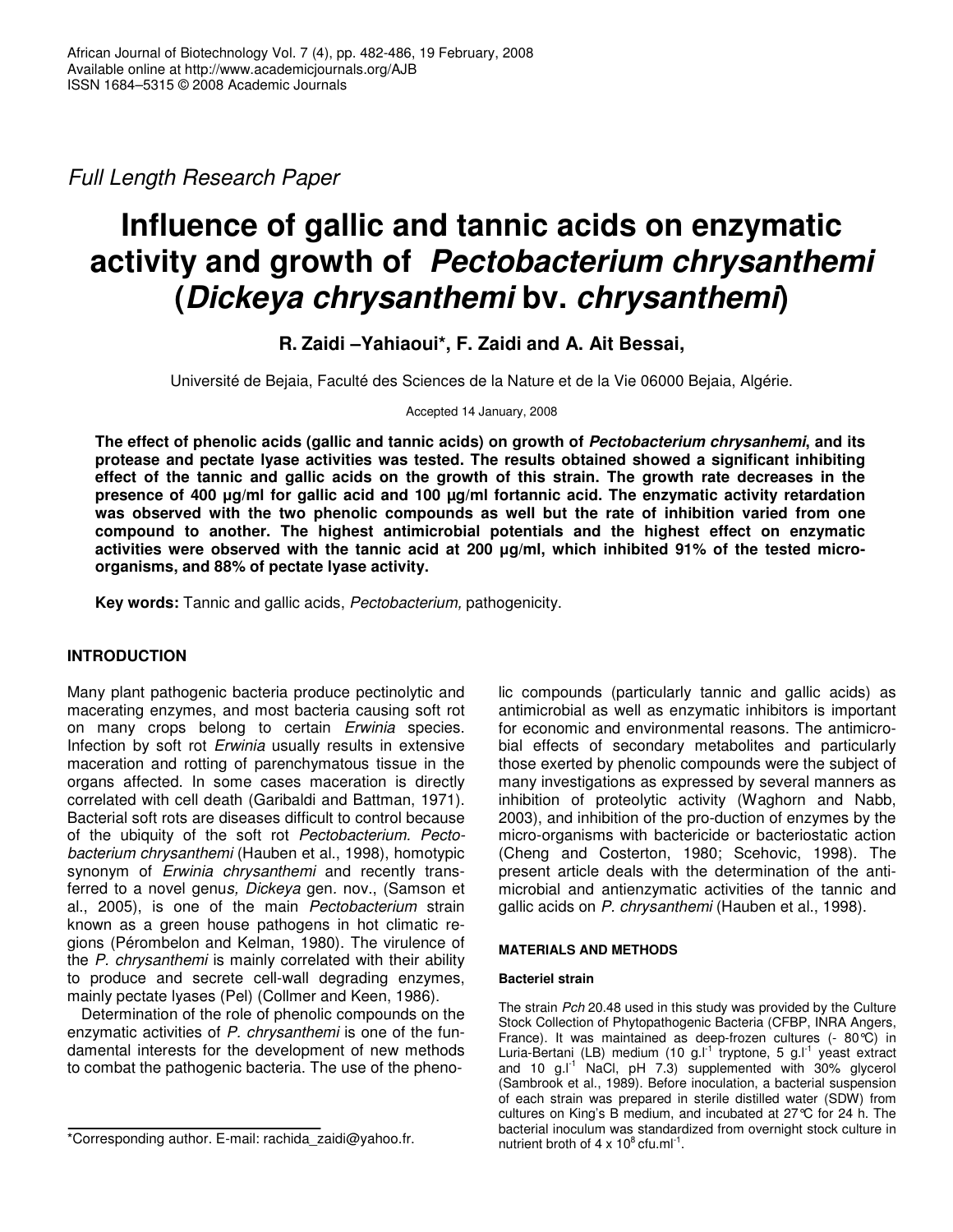#### **Bacterial growth assay**

*Pch* 20.48 was tested against increasing doses of tannic and gallic acids (0, 25, 50, 100 200, 400, 800, 1600 and 3200 µg/ml) in Mueller-Hinton medium using the agar well diffusion method. Inhibition zones were measured 48 h after incubation and the effect was evaluated as mean of duplicate assays.

#### **Enzymatic activity tests**

Shaken cultures of *P. chrysanthemi* isolates were grown for 24 h at 27℃ in nutrient broth. One ml aliquots were transferred into 50 ml of LB medium distributed in 250 ml Erlenmeyer flasks, and shaken thoroughly (250 rpm) for 48 h at 27°C to induce enzyme production. Each culture was centrifuged at 8000 g for 10 min at 4°C, and the supernatant was stored at-40°C until use. Enzymatic activities were detected in cup plate essays (Dingle et al., 1953). This enzymatic technique is based on the diffusion of the enzymatic fraction on an agarose gel containing the respective substrates. Protease activity was screened on 10 g.l<sup>-1</sup> powder skimmed milk (Oxoid) in Tris/HCl 0.1M buffer, pH 8.0. Pectate lyase activity was tested on 5 g. $I<sup>-1</sup>$ citrus polygalacturonic acid (Sigma) in 0.05 M Tris-HCl and 10<sup>-3</sup> M CaCl<sub>2</sub> at pH 8.6, and revealed by submersion in 1% CTAB (Cethyl Trimethyl Ammonium Bromide). After 30 min, activity showed a translucent blurring on white background (Wandesman et al., 1986).

For the inhibitor effect on pectate lyase and protease activities, various concentrations of tannic and gallic acids (800, 400, 200, 100 and 50  $\mu$ g/ml) were added on agarose gel. Ninety  $\mu$ l rough enzyme preparations were placed into 6-mm diameter wells, and the Petri dishes were overnight incubated at 37°C (approx. 16 h). Enzymatic activities were screened as clear zones around the wells. Estimate of the pectate lyases and proteases activity for each replicate was made by measuring the diameter of the transparent zones surrounding the wells with and without the two phenolics compounds in concern.

## **RESULTS**

## **Effect of tannic and gallic acids**

Tannic acid tested with various concentrations showed a significant decrease in the growth rate of *P. chrysanthemi* up to 100 µg/l, 91% inhibition was obtained with a concentration of 200  $\mu$ g/ml. The strain failed to grow when the concentration of tannic acid reached 800 µg/ml (Figure 1).

Figure 2 showed a decrease in the growth rate in response to gallic acid at concentrations equal or above 400 g/ml. The inhibition reached 50% for the concentration ranging from 1600 to 3200  $\mu$ g /ml. The results correlated with the degree of inhibition of protease and pectate lyase activities with different concentrations of the phenolic compounds (Figures 3, 4, 5 and 6). Figures 3 and 4 showed that protease activity decreased depending on the concentration of the two phenolic compounds but tannic acid was more efficient on inhibition of protease activity than gallic acid. Tannic acid caused unexpected fall of pectate lyase activity in a range 100 to 200 µg/ml (Figure 5), and a total inhibition of pectate lyase activity was observed at 400 µg/ml. A significant unexpected decrease from 100 to 13.75% of pectate

lyase activity was observed as well with gallic acid when the concentration reached 800 µg/ml (Figure 6).

## **DISCUSSION**

The aim of this study is to determine sensitivity of *P. chrysanthemi* (*E. chrysanthemi*) to both gallic and tannic acids, with regard to their effect on protease and pectate lyase activities. The results obtained showed a significant inhibitory effect of tannic and gallic acids on growth of *P. chrysanthemi*. The growth rate decreased in presence of gallic acid at concentration starting with 400  $\mu$ g/ml, and 100  $\mu$ g/ml for tannic acid. The highest inhibitory effect was observed for the tannic acid, which inhibited 50 and 100% of the tested strain at 200 and 400 µg/ml, respectively. The results illustrated in (Figures 1 and 2) showed a great variability from one compound to another. The importance of this retardation depends on the nature and the amount of the phenolic compound used. Our results with tannic and gallic acids show that *P. chrysanthemi* is variably sensitive to the two phenolic compound at different concentrations.

A study carried out by Chung et al. (1993) showed that tannic acid inhibits the growth of certain non-phytopathogenic bacteria as *Bacteroides fragilis*, *Clostridium perfringens* (*Clostridium welchii*) *Escherichia coli* and *Enterobacter cloacae*. Recently, Rodriguez-Vaquero et al. (2007) reported that gallic acid inhibits the growth of *E. coli* and *Klebsiella pneumoniae* at 25 and 10 µg/ml, respectively.

The more marked antibacterial effect is screened for the tannic acid at various concentrations tested  $(P < 0.05)$ . This reduction of growth of this bacterium ranged from 28 to 47% with gallic acid ranging from 4 00 and 3200 µg/ml compared to 91 to 95% for tannic acid ranging from 200 and 400 µg/ml. The tested tannic acid was more effective on protease and pectate lyase activities than gallic acid. Protease and pectate lyase activities were variable according to the nature and the concentration of phenolic compounds of each compound. This variable sensitivity to tannic and gallic acids can be explained by the differences in size and the number of hydroxyl groups between the two acids; the tannic acids  $(C_{76}H_{52}O_{46})$  are a complex mixture containing an important proportion of various ester of the gallic acid and glucose (Hodek et al., 2002).

The influence of the two phenolic compounds can be explained by the interaction with the proteases and pectate lyases, produced by *P. chrysanthemi*. Indeed, various polyphenols are known to be enzyme inhibitors and are able to settle down on some proteins and enzymes and change their enzymatic stability (Meddleton et al., 2000). Lojkowska and Holubovsca (1992) showed that the inactivation of the membrane enzymes by the phenolic compound would involve a modification of the cellular permeability, followed by a lysis of the bacterial cell.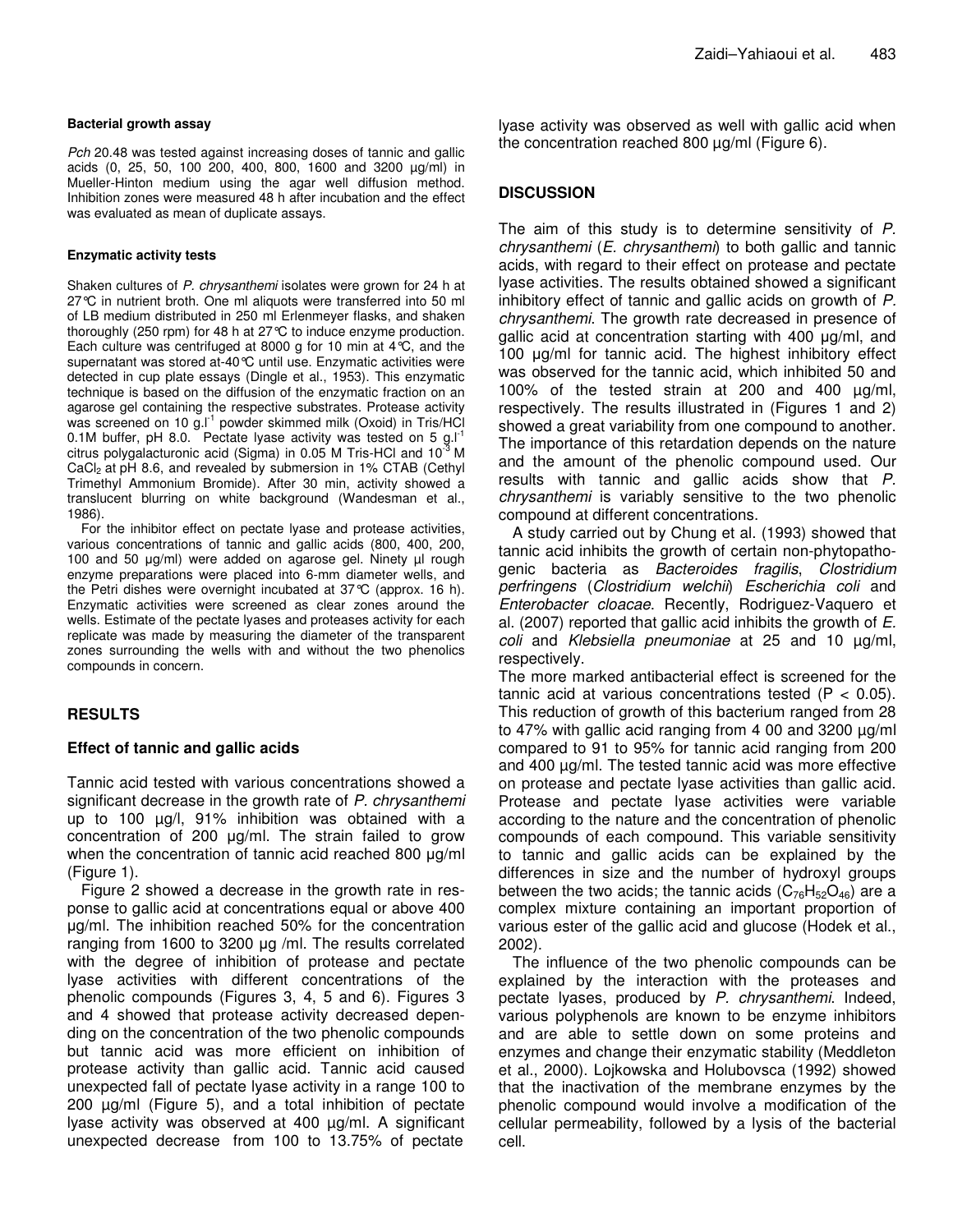

**Figure 1.** Effect of tannic acid on *Pectobacterium chrysanthemi* growth.



**Figure 2.** Effect of gallic acid on *Pectobacterium chrysanthemi* growth



**Figure 3.** Inhibitory effect of tannic acid on *Pectobacterium chrysanthemi* protease activity.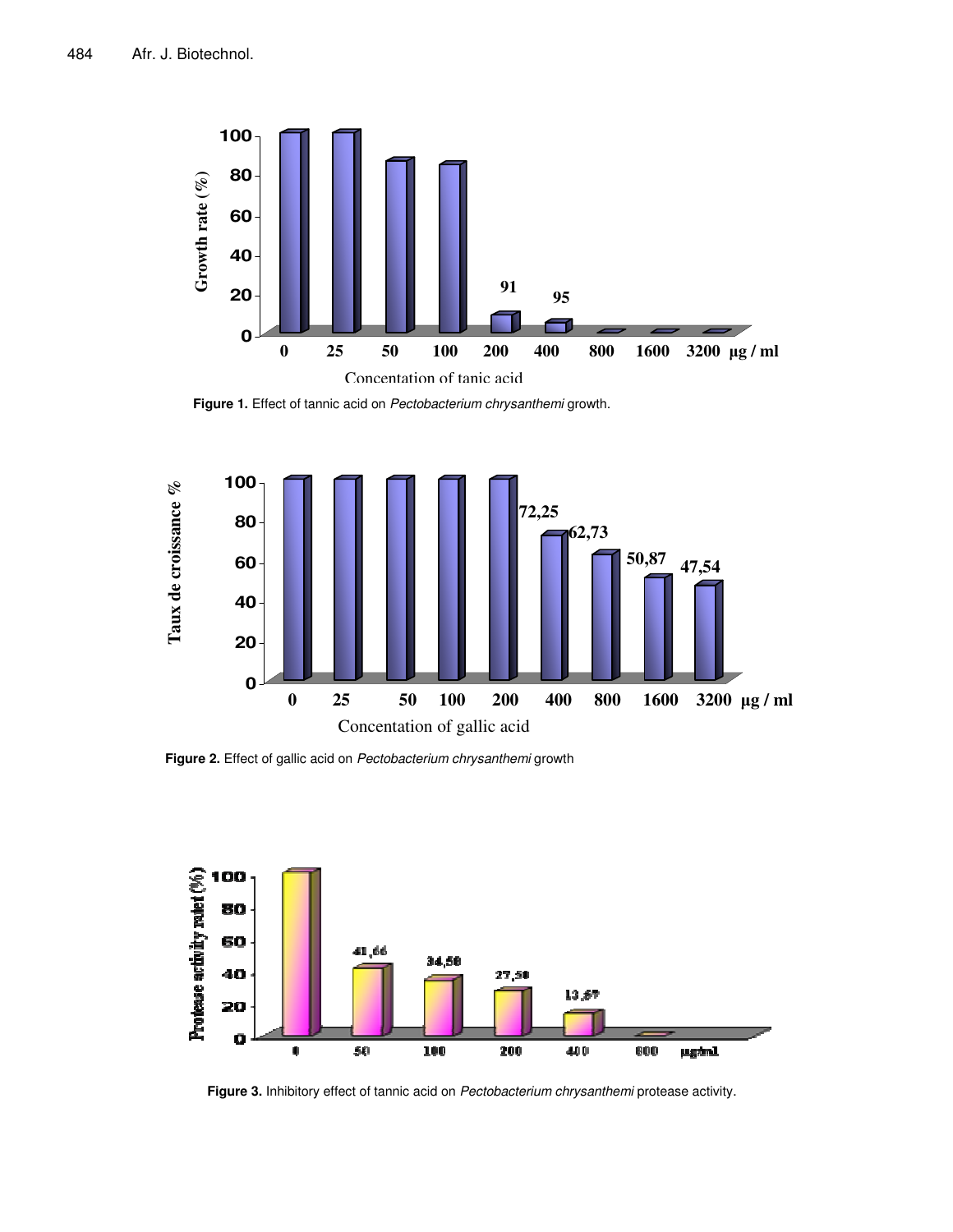

**Figure 4.** Inhibitory effect of gallic acid on *Pectobacterium chrysanthemi* protease activity



**Figure 5.** Inhibitory effect of tannic acid on *Pectobacterium chrysanthemi* pectate lyase activity



**Figure 6.** Inhibitory effect of gallic acid on *Pectobacterium chrysanthemi* pectate lyase activity.

The mechanism of inhibition of the bacterial enzymatic activity by the phenolic compounds is probably due to a reduction in the availability of the substrates by combination of polysaccharides and proteins (Hagerman, 1989), or by chelatation of the metal cofactor which can be partly responsible for the inhibiting enzymatic activity followed